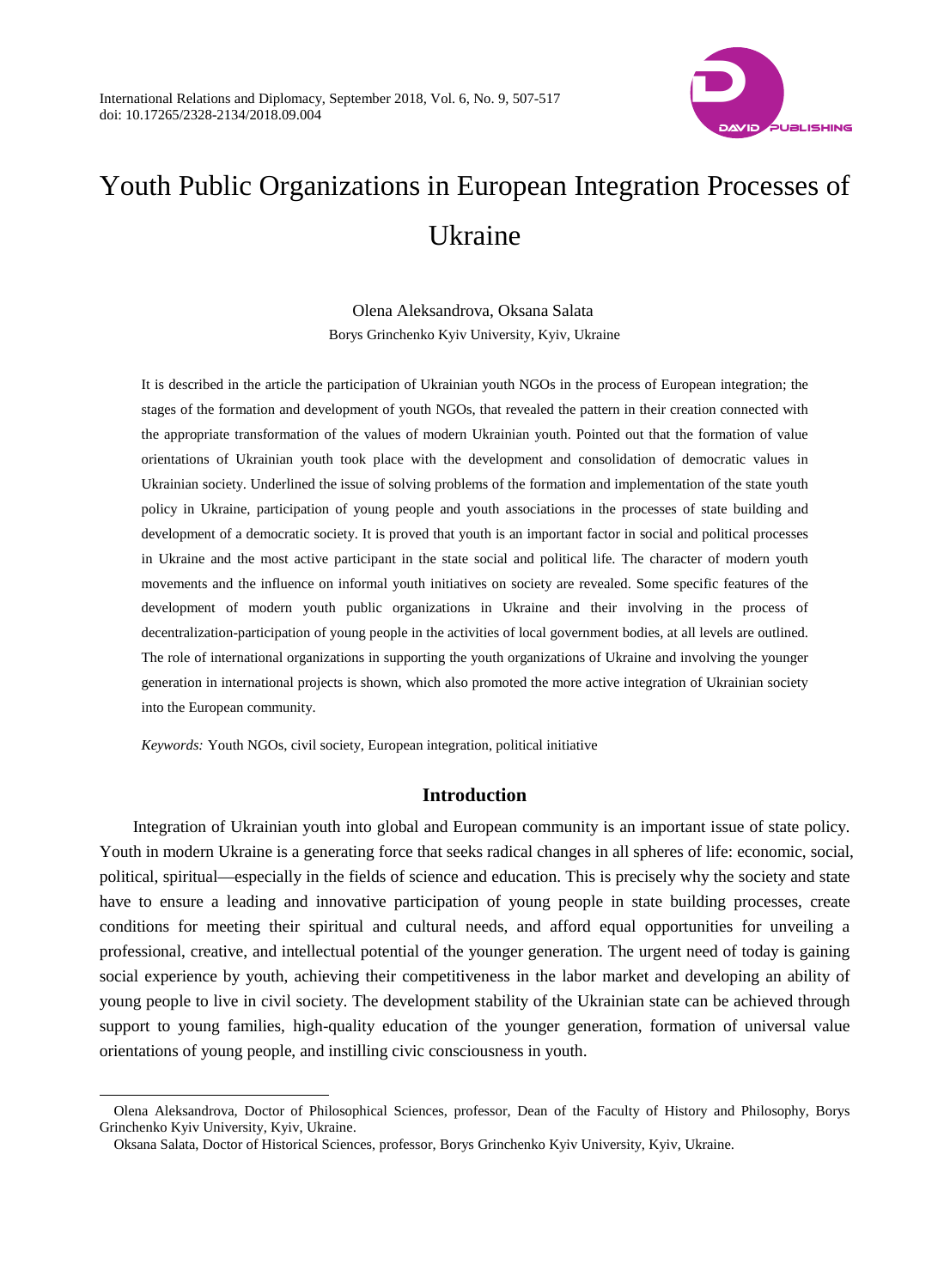## **Literature Review**

The issue of youth public organizations and youth policy has been examined by numerous Ukrainian researchers, specifically by Polovynecz (2010), Kulik (1990; 2000), Golovonko (1997), Verbecz (1999), Karetna (2012), Kornievskyi and Yakushyk (1997), and Orlenko (2016). In their works, the above researchers address the issues of formation and implementation of the state youth policy in Ukraine and participation of young people and youth associations in the processes of state building and development of democratic society. Thus, Polovynets (2010) considered youth a social factor in the formation of civil society in Ukraine and the most active participant in public and political life. Kulik (2000) explored the nature of present-day youth movements and an impact of informal youth initiatives on society. The experience of the youth movement of the Ukrainian Diaspora is analyzed in the work by Golovonko (1997). In his scientific articles, Verbets (1999) covered the development of national consciousness of young people and realization of the youth potential in state building processes. Karetna's (2012) works showed the role of youth in the transformation processes of the social and economic spheres. Various aspects of the issue under review are dealt with in the work by Kornievskyi and Yakushyk (1997) "Youth Movement and Political Associations in Modern Ukraine". Orlenko's (2016) thesis research "Institutionalization of Youth Public Organizations in the Modern Political Process of Ukraine" also deserves attention.

In general, according to most researchers, the current European integration course of Ukraine is possible subject to an active involvement of youth in these processes. Under today's adverse conditions, it is the state which actively encourages the integration of young people into global and European community.

## **Legislative Support of Participation of Youth Organizations in European Integration Processes**

The major directions of involving Ukrainian youth in European integration processes are outlined, in the first place, in Law of Ukraine "On National Youth Support Program for 2004-2008" as of 18.11.2003, where European integration of the younger generation became one of the main clauses, namely:

• initiating the development of draft international agreements in the field of youth policy and securing their implementation;

• regulation of the state policy in the field of external labor migration with the countries where young people of Ukraine come to for temporary work;

 expansion of opportunities for professional development and training of talented youth abroad through financial support of special international programs;

 promotion of international youth exchange among twinned cities, educational institutions, youth public organizations and their unions;

expansion of international youth tourism in Ukraine;

 organization and holding of international art exhibitions, music, folklore and theater festivals, competitions and concerts as well as international scientific, information, and methodological and other events for young people;

 development and implementation at the state level of a program for learning foreign languages by citizens of Ukraine;

 promotion of the entry of national youth and children's public organizations and their unions into world and European youth entities;

• support to international programs of youth and children's public organizations and their unions;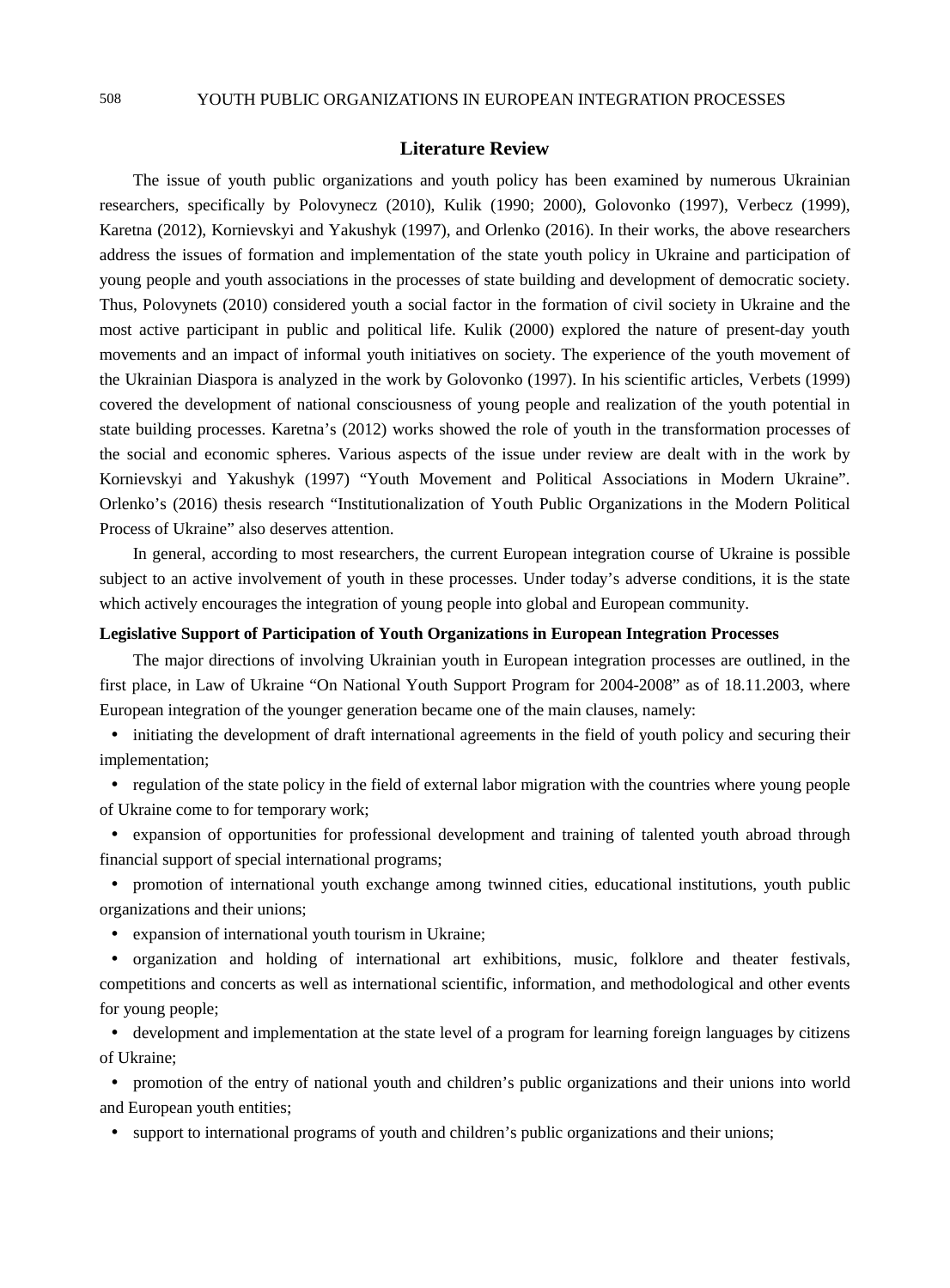- assistance in setting up European youth centers;
- promotion of international youth cooperation in border areas;

 support to youth and children's public organization programs of for cooperation of young people of Ukraine with the Ukrainian Diaspora.

The development of Ukrainian society largely depends on how effectively young people exercise their rights to protect their interests. Ukraine has experienced a short (only 27 years) period of social and political life in which young people and youth organizations took quite an active part. Legislation aimed at regulating the activities of youth organizations consolidates virtually all democratic principles and mechanisms for their statutory activities. The specifics of the youth organization operation, especially in the recent decades, is primarily associated with the processes of formation of civil society and Euro-Atlantic integration of Ukraine as well as the expansion of foreign grant programs and youth initiatives in the territory of the Ukrainian state.

In 2014, the political system of Ukraine entered a new phase of its development when democratic institutions have been gradually consolidating their positions in society. The vision of the role of the state in regulating the activities of public organizations and encouraging youth activity aimed at maintaining the integrity of the country has been also changing. A good example of the above is Resolution No. 148 "On Approval of State Target Program 'Youth of Ukraine' for 2016-2020" of the Cabinet of Ministers of Ukraine, dated February 18, 2016.

The purpose of the program is to create favorable conditions for development and self-realization of Ukrainian youth and formation of its civic stand.

The approximate amount of funding for the program is UAH 501,284.68 thousand, including UAH 210,142.1 thousand from the state budget, UAH 277,882.58 thousand owing to local budgets, and UAH 13,260 thousand from other sources.

Objectives of the Program are as follows:

1. Formation of civic stand and national-patriotic education of youth.

2. Popularization and promotion of a healthy and safe lifestyle as well as health culture among young people.

3. Acquisition by young people of knowledge, skills, and other competencies outside the education system (development of non-formal education).

4. Creation of an environment for youth employment (primary and secondary employment as well as self-employment of young people).

5. Creating conditions for provision of housing to young people.

6. Partner support to young people living in the temporarily occupied territory of Ukraine and internally displaced persons.

7. Financial support to youth and children's public organizations.

8. Promotion of international youth cooperation.

## **Stages of Formation and Development of Youth Public Organizations**

There is generally a pattern in the setting up of youth public organizations, which is associated with a corresponding transformation of modern Ukrainian youth values. The formation of value orientations of Ukrainian youth was of saltatory nature and varied from order to chaos, i.e., from a long chaotic to short ordered state of Ukrainian society: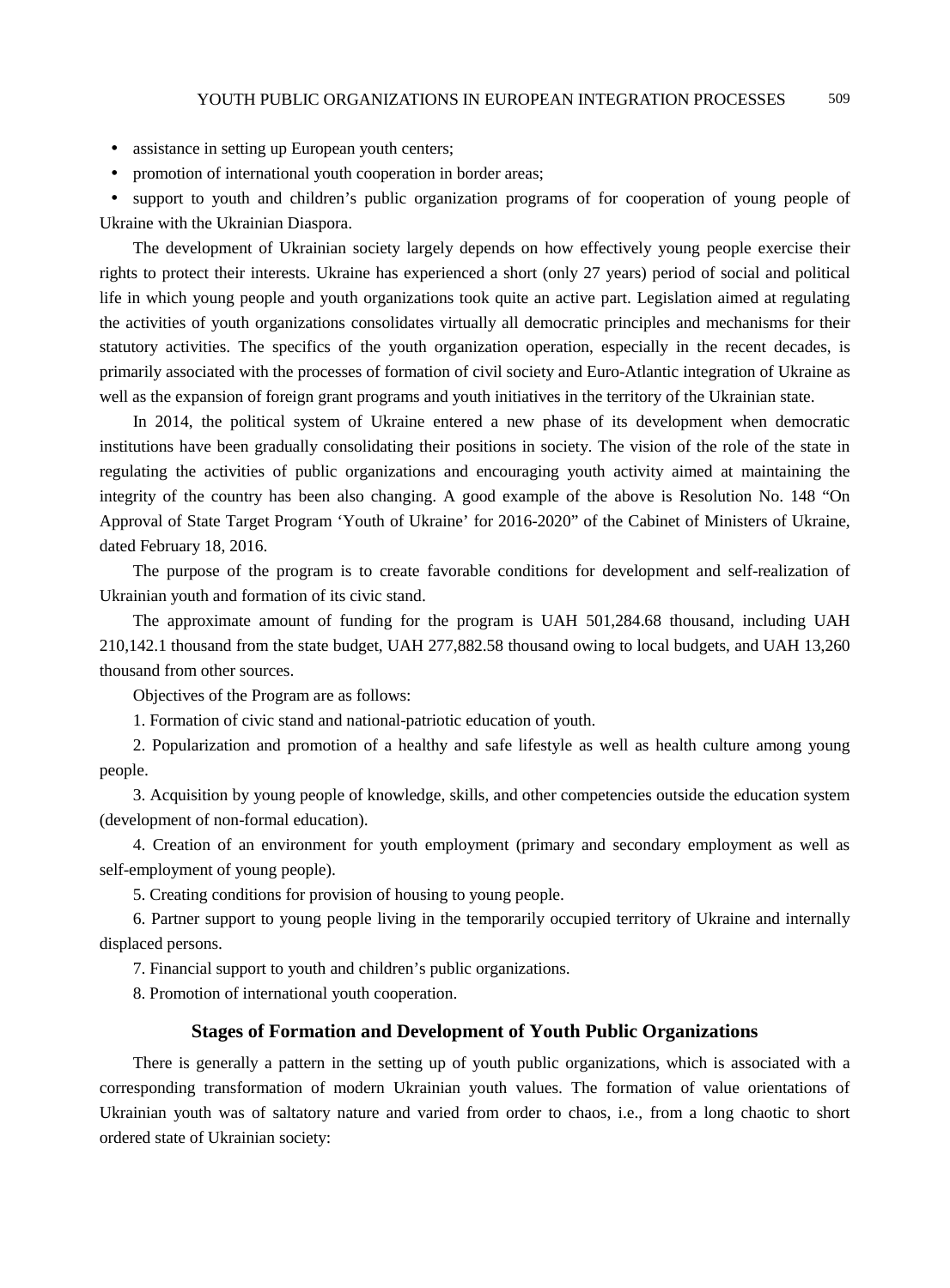# 510 YOUTH PUBLIC ORGANIZATIONS IN EUROPEAN INTEGRATION PROCESSES

### **From the "Revolution on Granite" to the "Orange Revolution"**

Stage I—from minimization of social changes and the absence of large-scale conflicts in violent forms (1991-1994—order) through the formation of a double institutional system in the economy (1994-2003—chaos) to the "Orange Revolution" (the late 2004-2005—order) that was underpinned by a contradiction between the existing institutional system and needs of active segments of the population, including opposition political elites which had failed to find their place in power. The basis for a coordinated liaison of those active segments of the population was the realization that society had seen no changes which could be qualified as progress or achievements while ideological principles of the short-term consensus were European democratic values.

It should be noted that the ordered actions in the first years of Ukrainian independence were preceded by "chaos" in value orientations of Ukrainian sodium and contradictions in identifying future vectors of its development. In the late 1980s-early to 1990s, it was the student movement that markedly manifested itself in the political struggle which resulted in the proclamation of the Act of State Independence of Ukraine in 1991. Below is given a short retrospective of those events.

The student movement was most developed in the western regions of Ukraine. Its first manifestation was the creation of "Student Brotherhood" in May 1989 on the initiative of students of the Lviv University. In December 1989, a new student organization—the Ukrainian Student Union (USU)—was set up at the founding congress in Kyiv.

One of the first actions of the Ukrainian Student Union and "Student Brotherhood" was the organization of a youth strike in February 1990 in response to the arrest of Kyiv students (Melnykov, 2005), which was later called the "Revolution on Granite". The political environment in the Republic at the time became particularly acute due to drafting a treaty of the union. Recognizing the seriousness of the situation in the republic and the inability of the parliament to resolve that issue in the interests of the sovereign state, members of the Ukrainian Student Union and "Student Brotherhood" began an unprecedented action in the political history of Ukraine on October 2, 1990—a protest that took the shape of a political hunger strike in the October Revolution Square (nowadays—the Independence Square (Maidan)) in Kyiv. Among the protesters' demands to the Verkhovna Rada of the Republic were: calling new elections to the Verkhovna Rada on a multi-party basis; dropping the demands of the center as to signing the treaty of the Union, etc. (Kulik, 1990).

The political protest action of students through the hunger strike became an important event in the struggle for democratic transformations and striving of young people for decisive radical changes in society. In his book *Generation of the "Velvet Revolution"*, Oles Doniy, an activist of the Revolution on Granite, a fifth-year student of the History Faculty of the Kyiv University and the Chairman of the Ukrainian Student Union at the time, writes:

The student hunger strike became a symbol of the birth of new society. It was October 1990, when young people acted as a completely independent political force and succeeded, which became the starting point rather than August 1991, completely divorced from reality, or hectic December 1991. It was in October of 1990 when it was recognized that "the generation of 1990" acted as a separate historical and social group. (Donij, 1999, p. 24)

Having worked up some prerequisites for adoption of an Act of Declaration of Independence of Ukraine on August 24, 1991, the student protest movement exhausted itself for 10 years. In broad terms, one may say that youth public organizations in Ukraine were springing up over the period from the late 1980s to mid-1990s.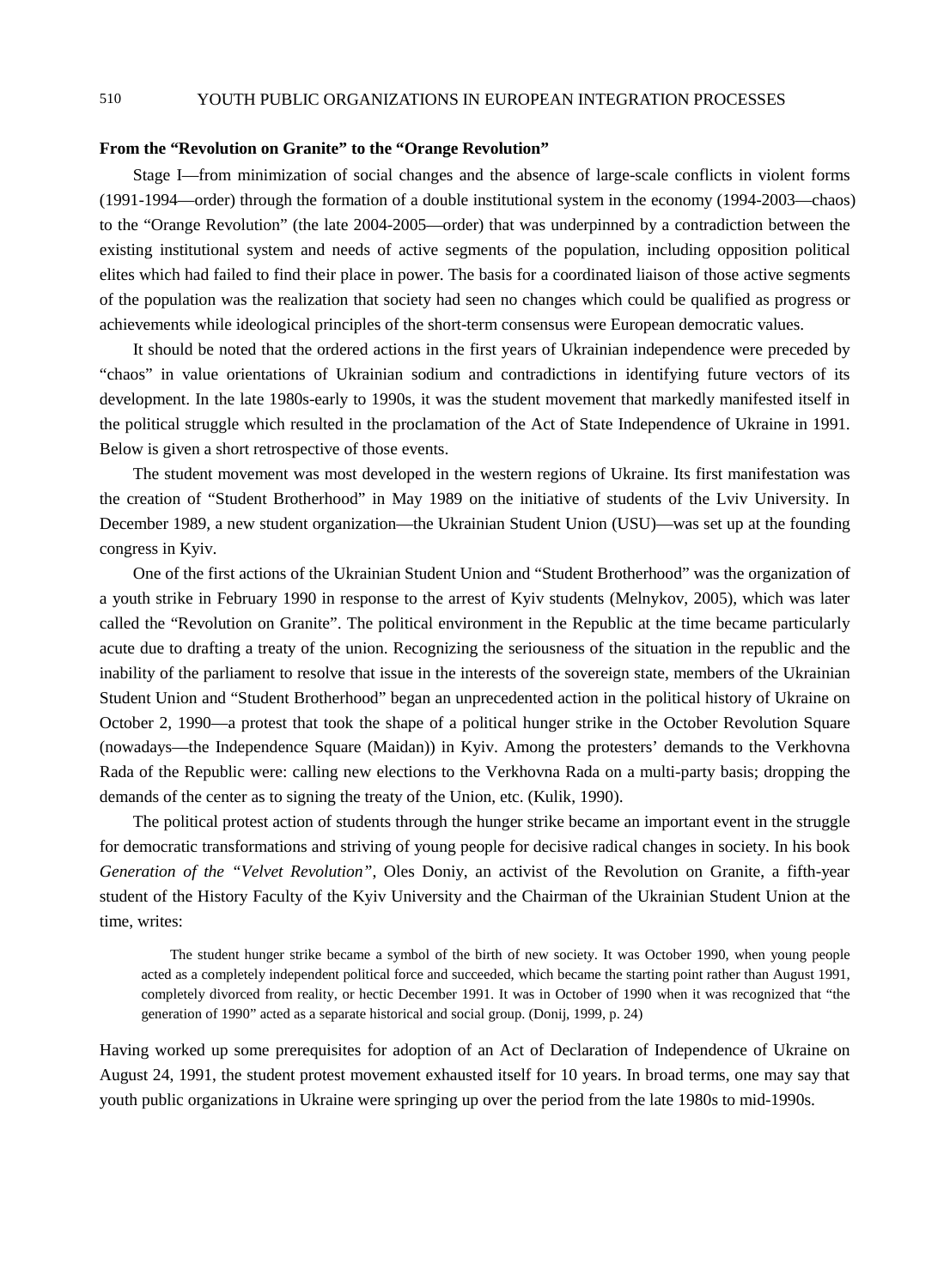The late 1990s-early to 2000s saw the development of youth entities in Ukraine, which covered both the level of regional youth parliaments, youth administrations of regions, districts and the level of cities, towns, youth councils, and youth municipalities. An example of activity of such youth entity at the level of a city is the Mykolaiv youth municipality set up in October 2000 as a union of youth organizations, which comprised representatives of 23 youth organizations, student labor unions, and student self-government bodies.

Specifically, the youth municipality objectives comprised the following: ensuring young citizens' influence on decision-making by all state authorities and local self-government; drawing attention to the importance of active youth participation in the political life of Ukraine; assistance in implementation of the youth policy in Mykolaiv; and lobbying and protection of the rights of youth in adopting regulatory documents by state authorities and local self-government.

Authority and respect in various fields of youth activity over that period were gained by such new national youth public organizations and associations of student self-government bodies as "All-Ukrainian Student Council", "Student Council of Kyiv", "Foundation of Regional Initiatives", "Student Republic", "Youth Education", "Debate Academy", "Youth Nationalist Congress", "Board of Young Managers and Lawyers", "European Youth of Ukraine", "Union of Initiative Youth", and some other (Kulik, 2000).

At the end of 2000 and during 2001, Ukrainian students demonstrated their active protest potential again. It was at that time that a campaign of protests of opposition forces began, which went down in the history of Ukraine under the name "Ukraine without Kuchma". The opposition clearly outlined the purpose of the organization of mass protests of citizens, focusing on two fundamental things: firstly, changes in the system of power, which was characterized as authoritarian; secondly, an early resignation of President L. Kuchma. The action "Ukraine without Kuchma" was supported by 24 political parties (both nationalist and some left-wing parties) and public organizations, including the Ukrainian Communist Youth Union, the Ukrainian Student Union and "Student Brotherhood". An appeal to Ukrainian youth from the senior companions who had taken part yet in the hunger strike in 1990 was spread through student and other network channels of communication as well as media. In particular, it accused the regime of a scanty size of student scholarships, corruption in the educational system, conditions which forced graduates to travel abroad etc. In the end, young people were called for supporting the elimination of L. Kuchma's regime (2016).

The authors of this article agree that the protests of 2001 were a certain rehearsal, a try-on of forces of the students who had taken no active part in the social and political life of the country by that time since the "Revolution on Granite". However, a few months before the presidential elections of 2004, when there had been no united orange movement, there had come into sight a civil campaign called "Pora", which tried to stir up society with its original actions. Some political analysts compared the Ukrainian "Pora" with the Serbian "Otpor", Georgian "Kmara", Albanian "Myaft", and Belarussian "Zubr" and predicted the Serbian or Georgian scenarios for Ukraine (Guzo, 2005). Young people from the Ukrainian "Pora", most of whom were students of Ukrainian universities, organized outdoor actions, campaigning for no presidential candidate but urging people to be vigilant and authorities honest (Palagnyuk, 2013).

Thus, during 2004, the apathy of youth organizations to politics passed, which marked a new "activist period" for the younger generation. The political involvement of young people during the presidential campaign of 2004 manifested itself in the electoral activity as well as protest behavior. It was during that period that many youth organizations were registered, such as the above "Pora" and "Youth Ukraine", most of them supporting European democratic values. In addition, territorial consolidation of youth from various regions of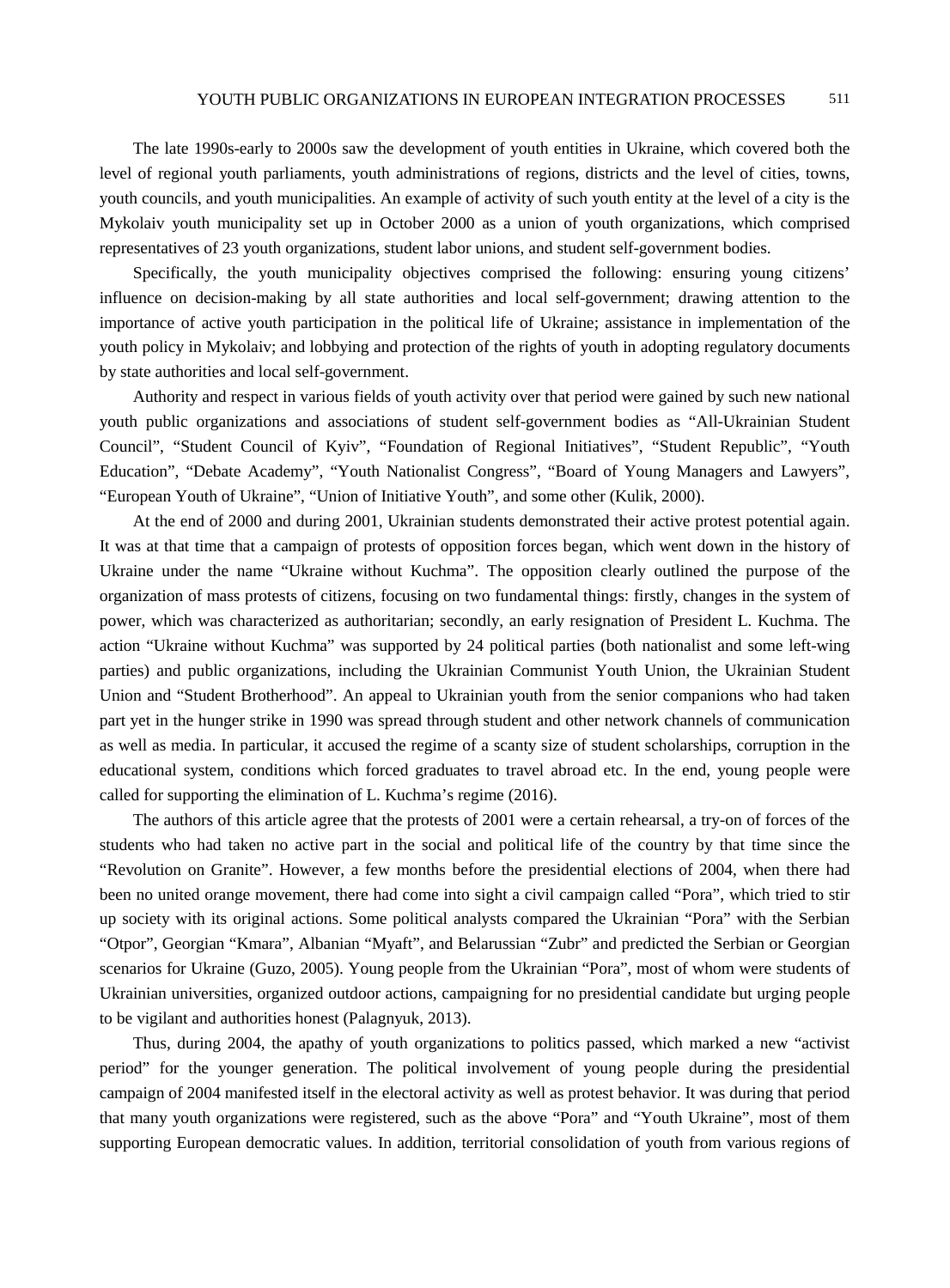Ukraine was in progress at the time. Representatives of the youth who stood at the Maidan or vice versa were its ardent opponents turned into leaders of youth public organizations to continue upholding their interests.

#### **After the "Orange Revolution" and Before the "Revolution of Dignity"**

Stage II (2006-2013—chaos) began with the return to the pre-revolutionary level in the course of democratization, which again resulted in manifestation of the ambivalence of mass consciousness in all spheres of human life. That trend gained noticeable strength due to the final convergence of the financial and economic oligarchy with bureaucracy and achieved momentum in the context of the global financial and economic crisis.

During that period, there was close cooperation between political parties and youth organizations progressively observed in political space of Ukraine. Specifically, the well-tried mechanism of setting up party youth structures which statutory documents were guided by ideological foundations of political parties was actively used. Such organizations as "Ukrainian Social Democratic Youth", "People's Democratic Youth League", "Molodoy Rukh", "Young Democrats", "Union of Agrarian Youth", "Youth of Regions of Ukraine", "Batkivshchyna Molodaya", and many other were clearly set to achieve their goals together with those political parties that were their strategic partners (Kerbal, 2008). That trend in activities of youth organizations resulted in the fact that young people taking their political lead from a party with its already backward ideas and activities were unable to make a breakthrough and offer real changes.

Another characteristic of that period is a wider involvement of youth in local decision-making. The most influential youth organizations at the local level include the following: "Youth Center 'Initiative' (the city of Kharkiv), Youth Public Organization (hereinafter YPO) "Ukrainian Youth League" (the city of Bila Tserkva), YPO "Youth Executive Committee" (the city of Kerch), "Youth Discussion Center" (the city of Donetsk), YPO "Leadership" (the city of Zhytomyr), YPO "Youth Union" (the city of Kyiv), YPO "Unity" (the city of Ternopil), YPO "Regional Initiatives Fund" (the city of Sumy), the Youth Initiative Center "Totem" (the city of Kherson), the YPO "Youth Perspectives Center" (the city of Khmelnytskyi), and other (Guczalova, 2012).

Assessing the activities of those organizations, it would be fair to point out that to begin with, they tried to involve young people in active actions, and carry out educational work for local community awareness of their rights. Such priorities as promoting positive changes in society and solving urgent problems of civil society development in a particular area still remain relevant at the present development stage of Ukrainian society.

International organizations supporting youth organizations and involving the younger generation in international projects that will contribute to a more active integration of Ukrainian society into European community have also begun to effectively operate in Ukraine. Among such organizations the most active are the Association "European Youth Parliament—Ukraine" (the city of Kyiv), "Association of Students of Europe—Dnipro" (the city of Dnipro), "Talents of the Third Millennium" (the city of Kharkiv), etc.

Ukrainian researchers single out the following youth organizations over that period by the directions and types of their activities (Guczalova, 2012):

- consultancy ("Ukrainian Youth Information Agency");
- assistance to other non-governmental organizations (National Youth Center "Environmental Initiatives");

• influence on the legislative system (Ukrainian Union of Young Deputies, public organization "Guardians" of Law");

- civil society development (All-Ukrainian Youth Public Organization "Ukraine-XXI");
- European integration ("Ukrainian Association of European Studies").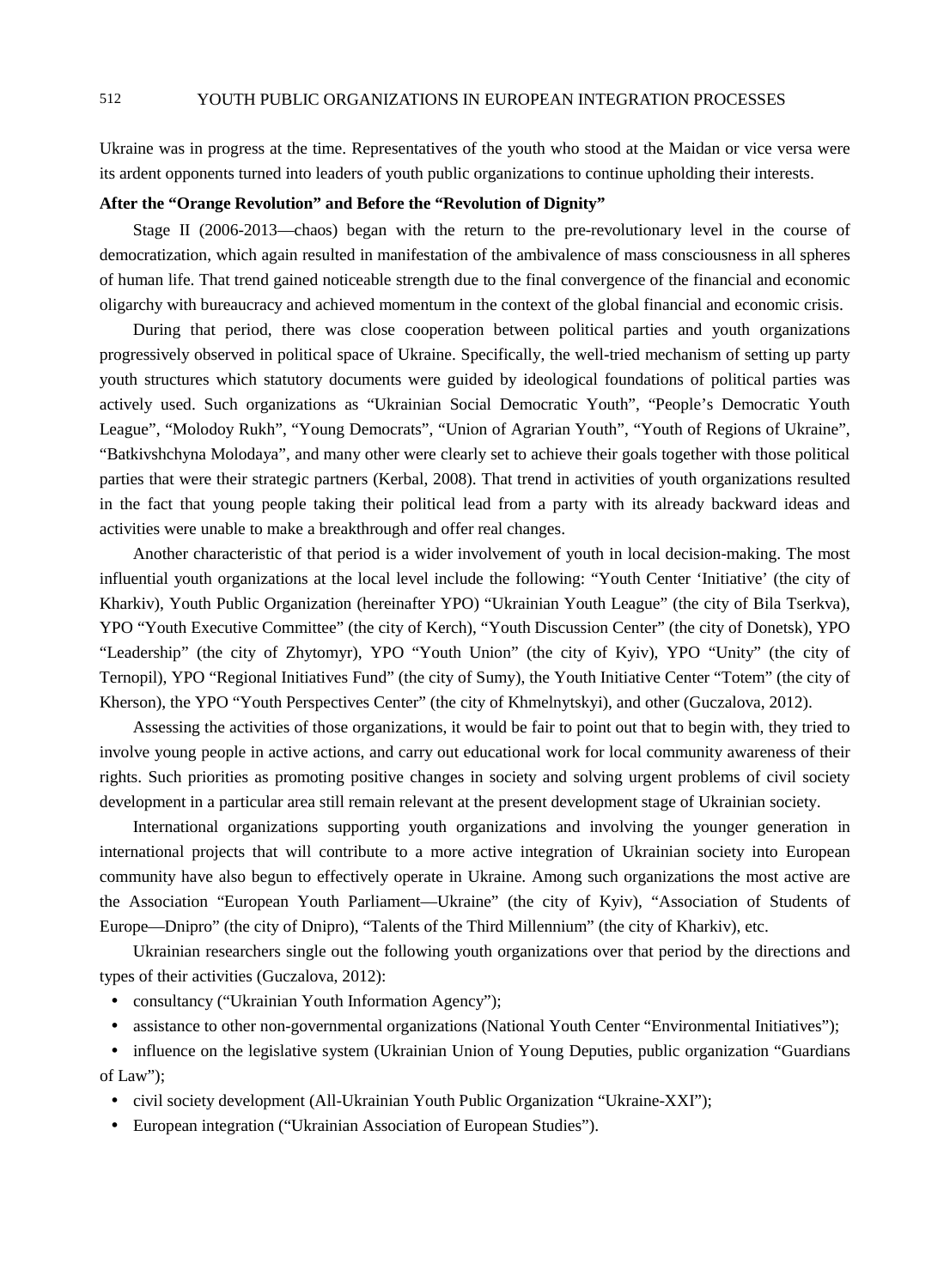#### **From the "Revolution of Dignity" to the Present**

Stage III began with the "Revolution of Dignity" (the late 2013-the early 2014—a short-term conditional order which was manifested in the coordinated liaison of pro-European political forces) whose ideological benchmarks were again the values of European democracy. That stage has been lasting till today (the mid-2014-2018—chaos) and features external aggression and destruction in the economy, which has not only caused a deep economic crisis but also exacerbated the binarity of value orientations of young people.

At the beginning of 2014, there were 5,450 youth organizations i.e. their number grew 9.3 times from 1995 to 2012: from 24 to 224 in 2012 and 24 times in 2013 alone (2014).

A continuous increase in the number of youth organizations over the recent five years marked the beginning of the modern period of their development in Ukraine. According to Fishchuk (2012), such activity indicates the desire of young people to participate in an organized youth movement and therefore claim state support for their initiatives. Saying that, Ukraine's achievements regarding the growing involvement of youth organizations in political processes should not be aggrandized. Youth public organizations as a form of manifestation of youth social activity have been experiencing together with the Ukrainian state a difficult period of economic and socio-political transformations. The organized youth movement in Ukraine continues to develop, institutionalize, and form a developed multi-level system from national to city and district organizations, improving liaison mechanisms both in the horizontal of communications and with the vertical of power. Today, in common with the initial stage of formation (the 1990s), organizations, by their existence, conflict with no provision of the national strategy for youth policy development of Ukraine but unfortunately often depend on it.

In addition to socio-political youth organizations that influence public opinion, there are also radical destructive youth public organizations in Ukraine, which prove themselves to be very "unstable" and sometimes sharp in their statements and actions. Crisis phenomena in the policy and social development of Ukraine contributed to the activation of their operation. It should be noted that the social basis of such organizations is marginal youth (Fishchuk, 2012).

Today, there is also such negative phenomenon observed as the setting up and operation of public organizations for the sake of securing foreign grants and their misuse. As a consequence, despite the existence of hundreds of youth public organizations in each Ukrainian city, the majority of local real-life problems have not yet been solved.

At the same time, contemporary Ukrainian politicians often underestimate and deliberately underrate the importance of proposals made by youth public organizations in respect of many socially significant problems, forgetting that in this way the state and its institutions can maximally contribute to meeting the needs and demands of the whole younger generation. In addition, representatives of the Ukrainian political elite are unwilling to distinguish between such associations which feature specificity and diversity, perceiving all youth organizations as political entities, although Ukrainian society may have as many youth organizations as group youth interests.

It should be mentioned that due to the fact that there is a very great number of youth public organizations, the authorities (both local and state) should have differentiated approaches and mechanisms of cooperation with each of the variety. Building on works of such scientists as Kulik (2000), Polovynets (2010), and Golovonko (1997), the authors of this research have improved the classification of youth organizations, proceeding from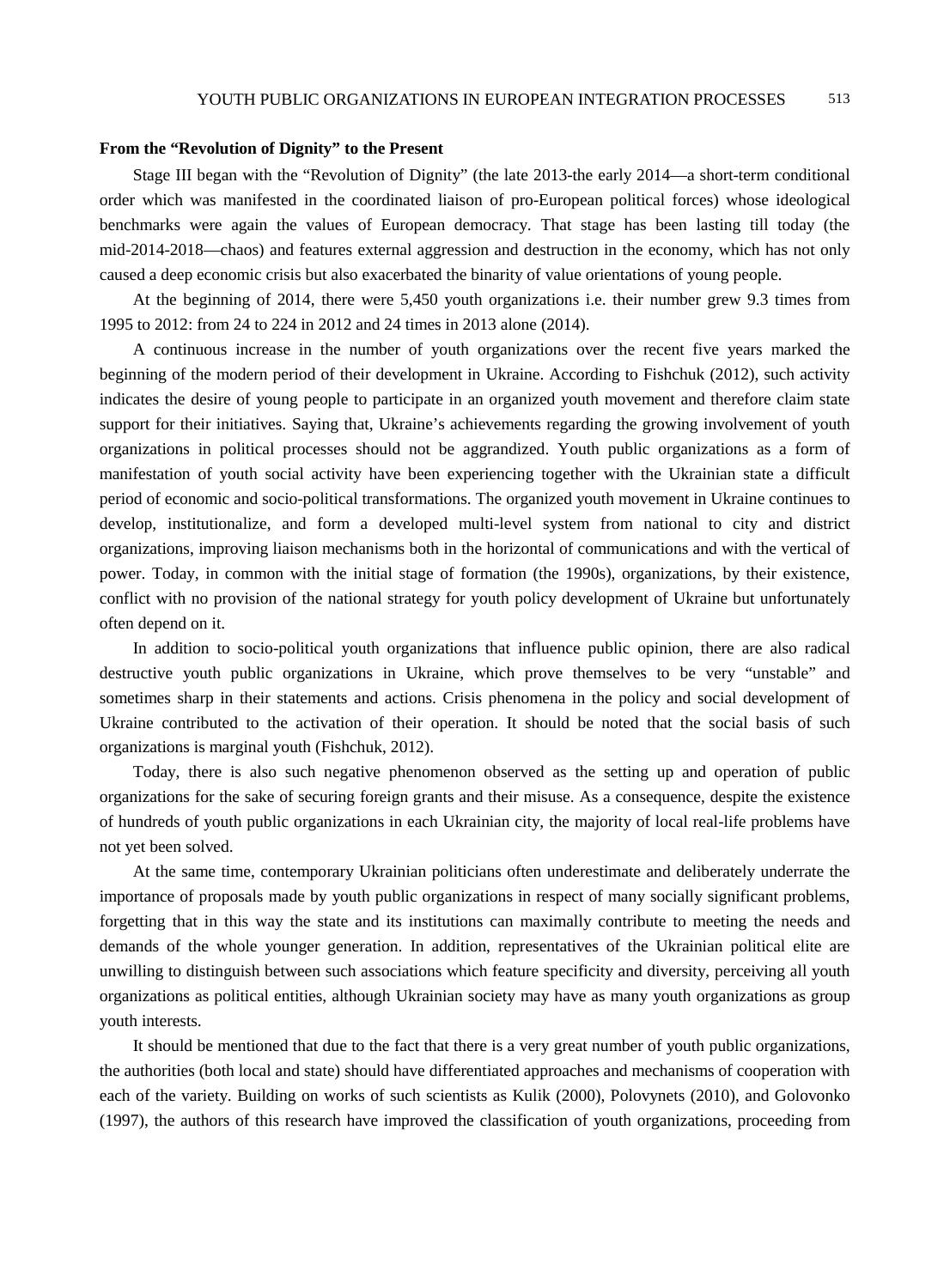the present-day realities of Ukrainian society development (the data source of legally registered national youth public organizations is the Ministry of Ukraine for Family, Youth and Sports):

 youth political organizations (the Association of Interns of the Verkhovna Rada of Ukraine; Democratic Transformations of Ukraine; Liberal Youth Association; Young People's Movement; National Democratic League of Youth; Organization of the Republican Christian Party "Republican Christian Youth"; Social Democratic Youth Alliance of Ukraine; Social-Democratic Youth of Ukraine; Socialist Youth Congress; Agrarian Youth Union; Ukrainian Social Democratic Youth; Christian Democratic Youth of Ukraine and other);

 youth professional associations (the Agrarian Youth Union, Association of Young Doctors of Ukraine; Association of Future Lawyers of Ukraine; Association of Young Entrepreneurs of Ukraine; Association of Youth Labor Unions of Ukraine; All-Ukrainian Association of Young Scientists; All-Ukrainian Council of Young Scientists and Specialists; All-Ukrainian Union of Young Entrepreneurs and Businessmen; National Youth Pedagogical Council of Ukraine; League of Parliamentary Assistants; Youth Academy of Sciences; Youth Marine League of Ukraine (the city of Sevastopol); Young Agrarians Union of Ukraine; Union of Young Civil Servants of Ukraine; Union of Creative Youth of Ukraine "Liga Artis"; Ukrainian Youth Information Agency; Ukrainian Union of Young Deputies; Ukrainian National Union of Young Lawyers);

 organizations by interests (the Association of Guides of Ukraine; Association "KVN of Ukraine"; Association of Young Deputies of Ukraine; Association of Youth Organizations of Ukraine "Spectrum"; All-Ukrainian Association of Youth Cooperation "Alternative-B"; All-Ukrainian Public Association "New Generation"; All-Ukrainian Youth Public Organization "International Cooperation Club "Mandry"; All-Ukrainian Union of Public Organizations "Scouts of Ukraine"; All-Ukrainian Youth Public Organization "Youth of the Third Millennium"; All-Ukrainian Youth Public Organization "Youth Initiatives Center School of Leaders"; All-Ukrainian Union of Youth Public Organizations USMO; All-Ukrainian Youth Public Organization "Youth Solidarity"; Moloda Prosvita (Youth Education); Youth Information Center "Euro-26-Zarevo"; PLAST—National Scout Organization of Ukraine; Council of Young Entrepreneurs of Ukraine; Ukrainian Youth Foundation of Political and Legal Research "MATEZIS"; Center for Support of Rural Youth; Ukrainian Children and Youth Association "SICH");

 national-cultural and sports organizations (the All-Ukrainian Association of Young Folklore Researchers; Youth Nationalist Congress; All-Ukrainian Youth Organization "Siaivo"; All-Ukrainian Youth Art Center "Perlyny Sezonu"; Public Organization "Muza"; Ukraine—Festival; Modern Choreography and Vocal Federation "Premier League"; Snowboarding and Ski Tour Federation of Ukraine);

 student organizations (the All-Ukrainian Council of Students; All-Ukrainian Public Association "Student Brotherhood"; Association of Student Youth "Zarevo"; All-Ukrainian Association of Political Science Students, Ukrainian Student Union);

subculture of modern youth ("hippie", "emo", "Goth", "punk", et al.) (Kulik, 2000);

 organizations which contribute to solution of social problems (the All-Ukrainian Youth Public Organization "Promotion Union of Youth Housing Crediting"; All-Ukrainian Youth Hostel Association; Public Organization "Institute of Drug Abuse and Drug-Related Crime Problems"; Youth for Tax Reforms; Youth against Corruption; New Initiatives of Youth; Association of Human Rights Organizers of Students of Ukraine, All-Ukrainian Youth Association "Youth for Welfare");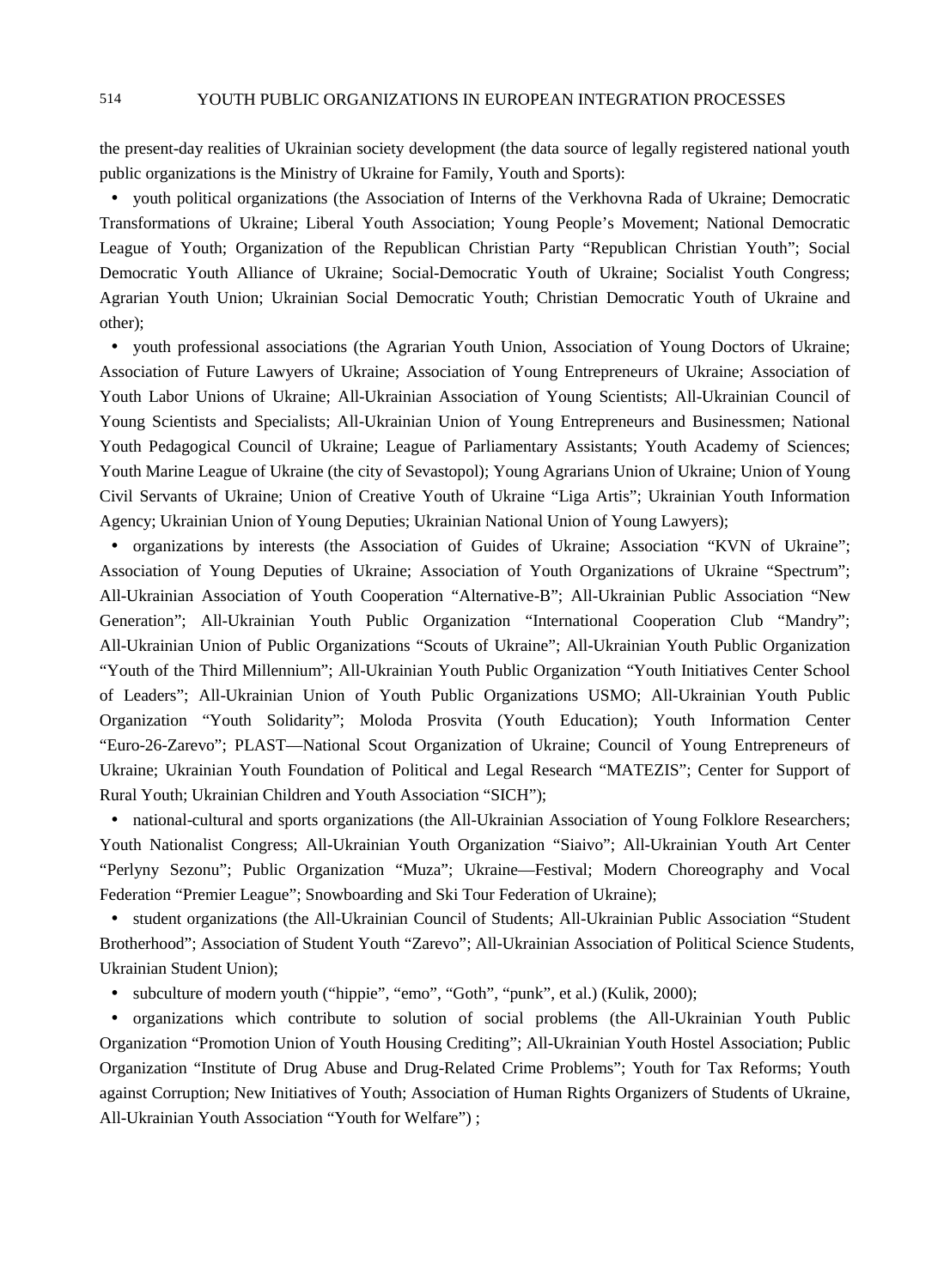environmental organizations (Green Energy of the Future "Laboratory of Ideas", a student public organization set up in Ivan Franko National University of Lviv);

• volunteer organizations. This classification can be supplemented with volunteer organizations as their members and/or founders are mostly young people. They became most active after 2014. Today there are about 250 legally registered volunteer organizations in Ukraine, the most influential, according to the Ministry of Information Policy of Ukraine, being (2018): the Coordination Center of the city of Kyiv, SOS Army, All-Ukrainian Association "Patriot", Army Charity Fund "Come Back Alive", DemAlians "Help", Volunteer Association "Everyone can Help", Charity Fund "Phoenix Wings", "Support the Army of Ukraine, Come Back Alive, Volunteers without Borders.

The main lines of volunteer organizations' activities are: (1) social, psychological, information, and legal support to families of soldiers of the Antiterrorist Operation (ATO) in the east of Ukraine and soldiers who were injured as a result of hostilities, training in psychological self-help; (2) assistance to internally displaced persons, those who suffered in the ATO zone (the wounded and tortured), families of victims, humanitarian assistance in the ATO zone (food, clothing, household essentials, and medicines), assistance to social groups which are neglected due to military actions (dwellers of children's homes, boarding schools, shelters for the elderly, rehabilitation centers, etc.); (3) involvement of citizens and representatives of business community in organization of first-line material and technical support to the Armed Forces of Ukraine and law enforcement agencies fighting in the East of Ukraine—purchase of necessary military ammunition, means of protection, communication and intelligence, uniforms and food as well as their delivery directly to the front; and (4) assistance in resettlement and employment to people forced to move.

As to the characteristics of each of the above types, at the present stage youth organizations in Ukraine feature some general trends in developing objectives of their activities, which are recorded in their statutes. In most cases, they choose the following priority goals: development of civic initiatives; protection of rights and representation of interests of young people; socio-political as well as information and analytical activities; educational activities; involvement of active youth in decision-making by local authorities.

Local and regional organizations have great prospects in local political processes of Ukraine. Such prospects are building up despite the growth of state support to local self-government and delegation of a direct decision-making power to local communities.

The most typical mechanisms of youth organizations involvement in political processes are:

establishment of mutually beneficial relations with authorities (local, regional and state);

 creation and effective operation of all possible forms of youth local self-government (youth municipalities);

 involvement of representatives of youth organizations as advisers-consultants in activities of authorities and special committees;

- pinpointing attention of authorities upon existing problems at the national or local levels;
- development and implementation of YPOs' own proposals aimed at solution of socially important issues;
- introduction of amendments in legislation in the form of proposed drafts of respective documents;

 carrying out statutory activities of organizations, quality control and reporting on implementation of state or local social programs;

• liaison of youth organizations with each other;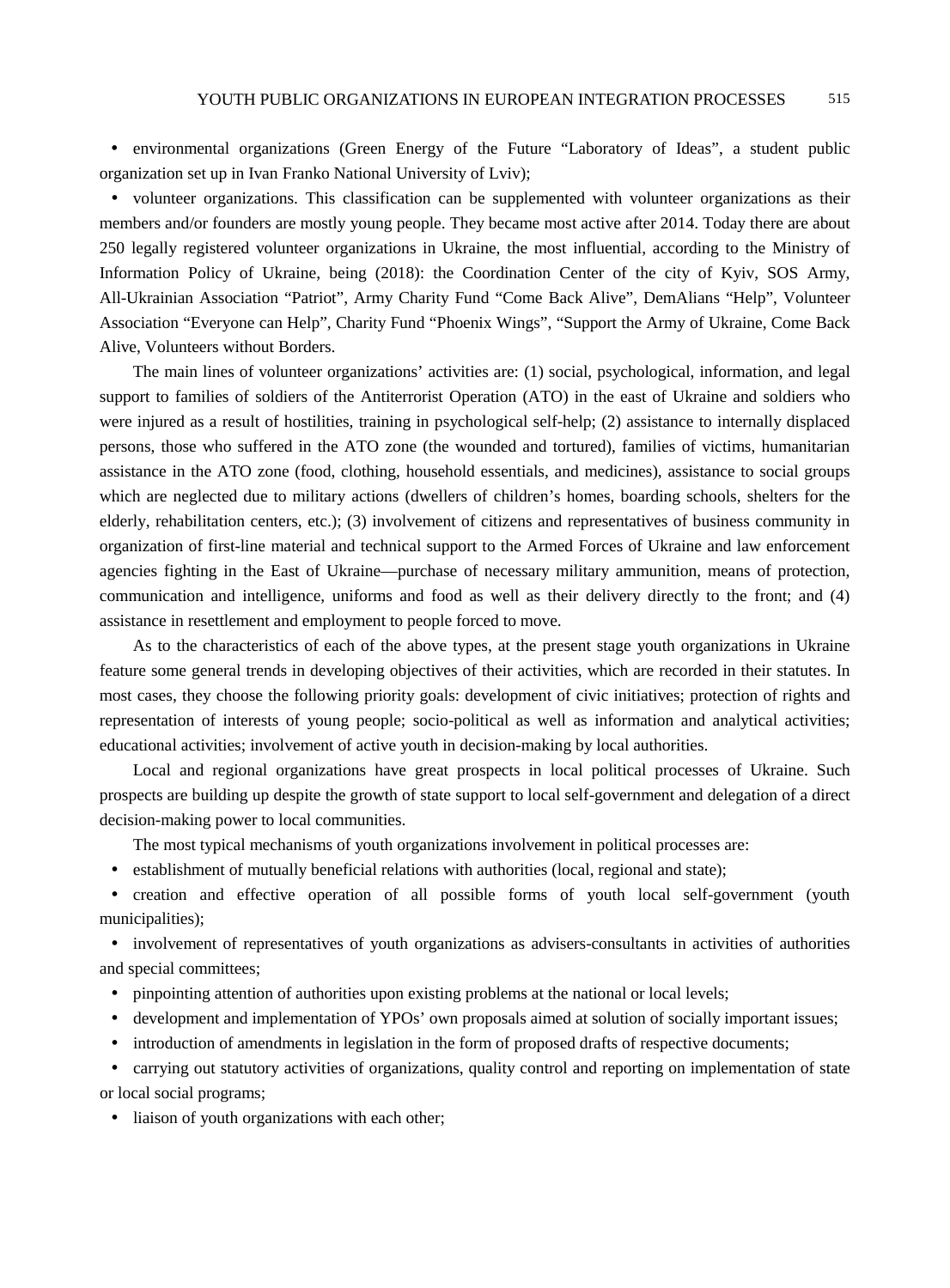cooperation with organizations, societies, and youth entities for sharing positive experiences and establishing dialogue.

## **Conclusion**

To sum up, it is necessary to outline some characteristic features of the development of modern youth public organizations in Ukraine. In the context of democratic value development in Ukrainian society, it is becoming possible to set up an ever growing number of youth organizations. These organizations are gradually acquiring the rights to influence the legislative system and the process of European integration in Ukraine. Thus, today it is important that youth organizations should be involved in the decentralization process—youth participation in local self-government at all levels. With the above in view, it is promising to examine the role of young people in the formation and operation of local governments in Ukraine.

# **References**

- Appeal of young participants of the action "Ukraine without Kuchma!" to Ukrainian youth. (2001). Maidan-Inform. Retrieved from http://maidanua.org/arch/petit/989948886.html [in Ukrainian]
- Donij, O. (1999). Generation of velvet revolution. (How do we survive until 2009?) K: Smoloskyp [in Ukrainian].
- Fishhuk, A. (2012). Problems of development of the modern youth movement. Retrieved from <http://old.niss.gov.ua/Monitor/november08/18.htm> [in Ukrainian]
- Golovonko, V. A. (1997). Ukrainian Youth Movement in the 21st Century / Ukr Research Institute of Youth Problems. K.A.D. [in Ukrainian]
- Guczalova, M. V. (2012). Contemporary youth organizations in Ukraine: Trends, problems and mechanisms of participation in political processes // Scientific works of the Pavel Mohyly Black Sea State University. Sir: Political Science, Vol. 182, Vip. 170, 111-115. Retrieved from: http://nbuv.gov.ua/UJRN/Npchdupol\_2012\_182\_170\_25 [in Ukrainian]
- Guzo, G. (2005). Revolutionary student // High Castle. May 4th. [in Ukrainian]
- Karetna, O. O. (2012). National University "Odessa Law Academy": The role of youth in the process of socio-economic transformation of Ukraine. Retrieved from

http://dspace.onua.edu.ua/bitstream/handle/11300/1196/Karetna.pdf?sequence=1&isAllowed=y [in Ukrainian]

- Kerbal, M. O. (2008). The role and place of youth associations in political life. Retrieved from http://www.nbuv.gov.ua/portal/Soc\_Gum/Npchdu/Politology/2008\_66/66-18.pdf [in Ukrainian]
- Korniyevskyj, O. A., & Yakushyk, V. M. (1997). Youth movement and political associations in modern Ukraine. Kyiv: Genesis, 1997 [in Ukrainian]
- Kulik, V. (1990). Student protest action in October 1990. Retrieved from http://golob.narod.ru/volchet.html [in Ukrainian]
- Kulik, V. (2000). Young Ukraine: A contemporary organized youth movement and informal initiative: Research. K.: Center for Research on Civil Society Issues [in Ukrainian]
- Law of Ukraine No. 1281-ІV on the National Program for the Support of the Youth of Ukraine and Ukrainian Youth for 2004-2008. (2003). Retrieved from [http://dsmsu.gov.ua/media/Transfered/documents/2003/11/18/3/2003\\_1281-IV\\_zu.pdf](http://dsmsu.gov.ua/media/Transfered/documents/2003/11/18/3/2003_1281-IV_zu.pdf) [in Ukrainian]
- Melnykov, D. O. (2015). Youth movement in Ukraine: stages and problems of development (80th-90th years of the twentieth century. Retrieved from<http://www.info-library.com.ua/books-text-11166.html> [in Ukrainian]
- Number of Registered Public Associations, Trade Unions, Political Parties and Charitable Organizations in 2013. (2014). Express Issue. State Statistics Service of Ukraine dated March 6, 2014. Retrieved from http://www.ukrstat.gov.ua/ [in Ukrainian]
- Orlenko, M. V. (2016). Institutionalization of youth civic organizations in the modern political process in Ukraine [Text]: dissertation. Candidate flight. Sciences: 23.00.02 / Marina Vladimirovna Orlenko; Black Sea state Un-t them. P. Graves―Mykolayiv. [in Ukrainian]
- Palagnyuk, V. O. (2013) Student place in protest campaigns in independent Ukraine: A retrospective approach. State and Law. Issue 60. [in Ukrainian]

Polovynecz, A. M. (2010) Youth NGOs: Classification criteria. Retrieved from http://www.nbuv.gov.ua/e journals/dutp/2010\_2/txts/10pamokk.pdf [in Ukrainian]